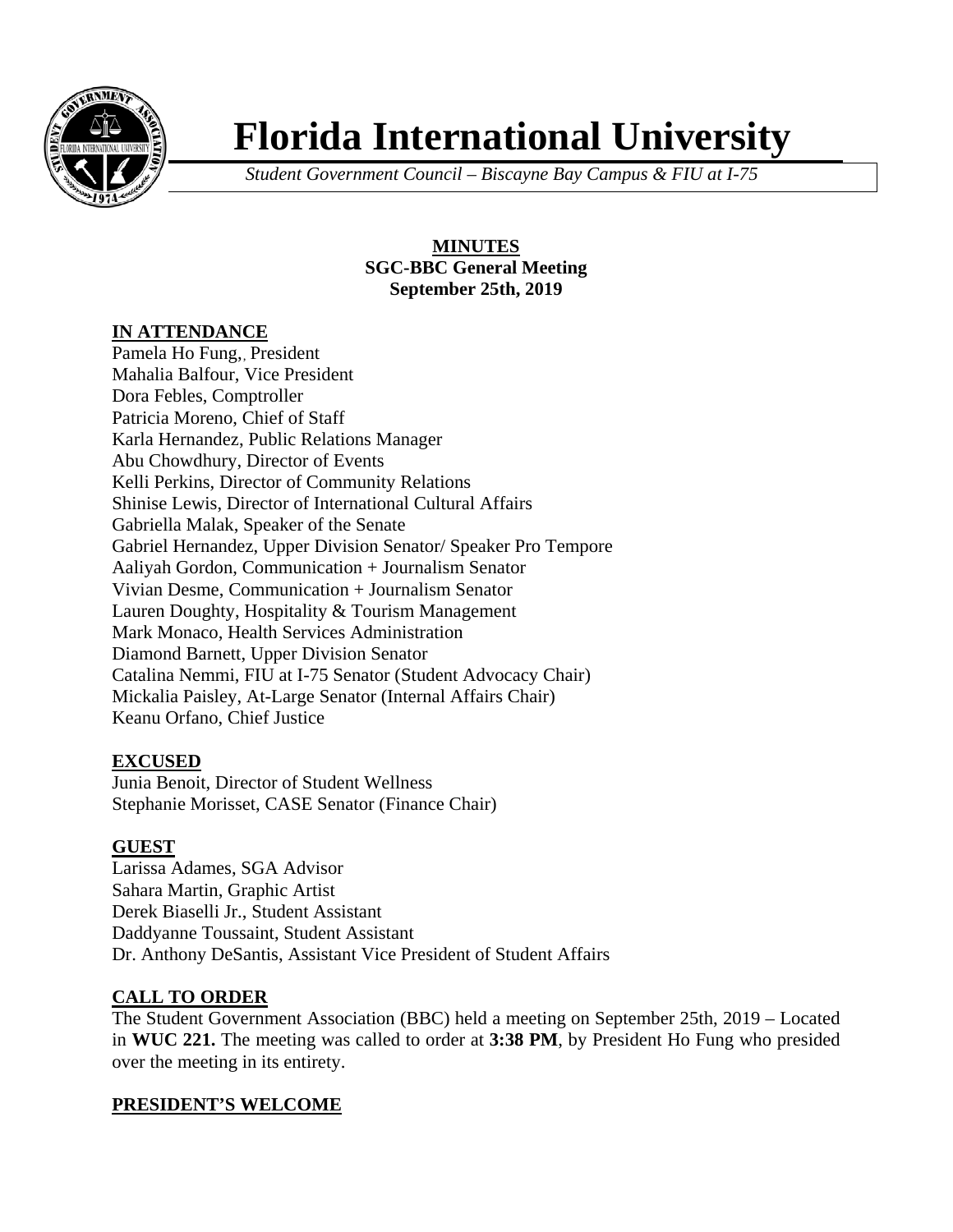• She stated a greeting.

## **PRESIDENT'S REPORT**

#### **The President's Official Report Is As follows…**

- She attended the Amnesty Bill event and mentions that it was meaningful.
- The Blue Table Talk is this week and she looks forward to it.
- Is meeting with Senator Paisley this week.
- This Friday is the AVP event and is attending the event with Speaker Malak and Vice president Balfour.
- There is a conversation going around to have the general meeting at FIU AT I-75.
	- She provided a report on behalf of the Senate that way everybody has an idea of what is happening.
- Met with a member of the Women's Center
	- there will be a Womanhood Podcast
	- It will be the first one ever
	- It will be held at MMC at 3pm.
- Career and Talent will be enhancing or improving resources at BBC.

## **VICE PRESIDENT'S REPORT**

**Vice President Balfour …** 

- Greeting
- October 14th is the Blue Table Talk
	- There will be a panel discussion with 3 generations of people
	- There will be a discussion of beauty standards
- October 9th is the Family Reunion with Ms. Adames and Ms. Jospitre
	- Tell Alumni to come back and visit the event
- Yesterday was the Silver's Event

#### **COMPTROLLER'S REPORT**

**Comptroller Febles …**

- Has gone over budget requests
- Comptroller monthly meetings starting on October 14th
- Completed all purchase requests so far

# **SENATE SPEAKER REPORT**

**Speaker Malak …** 

- Everyone can use the folders on the team drive
- There is a Congress Meeting at 4:30pm on October 24th
- Senators have been working a lot and there will be a retreat in the future
- Speaker Angel will come in Wednesday not Monday's meeting
- SAG Day was great.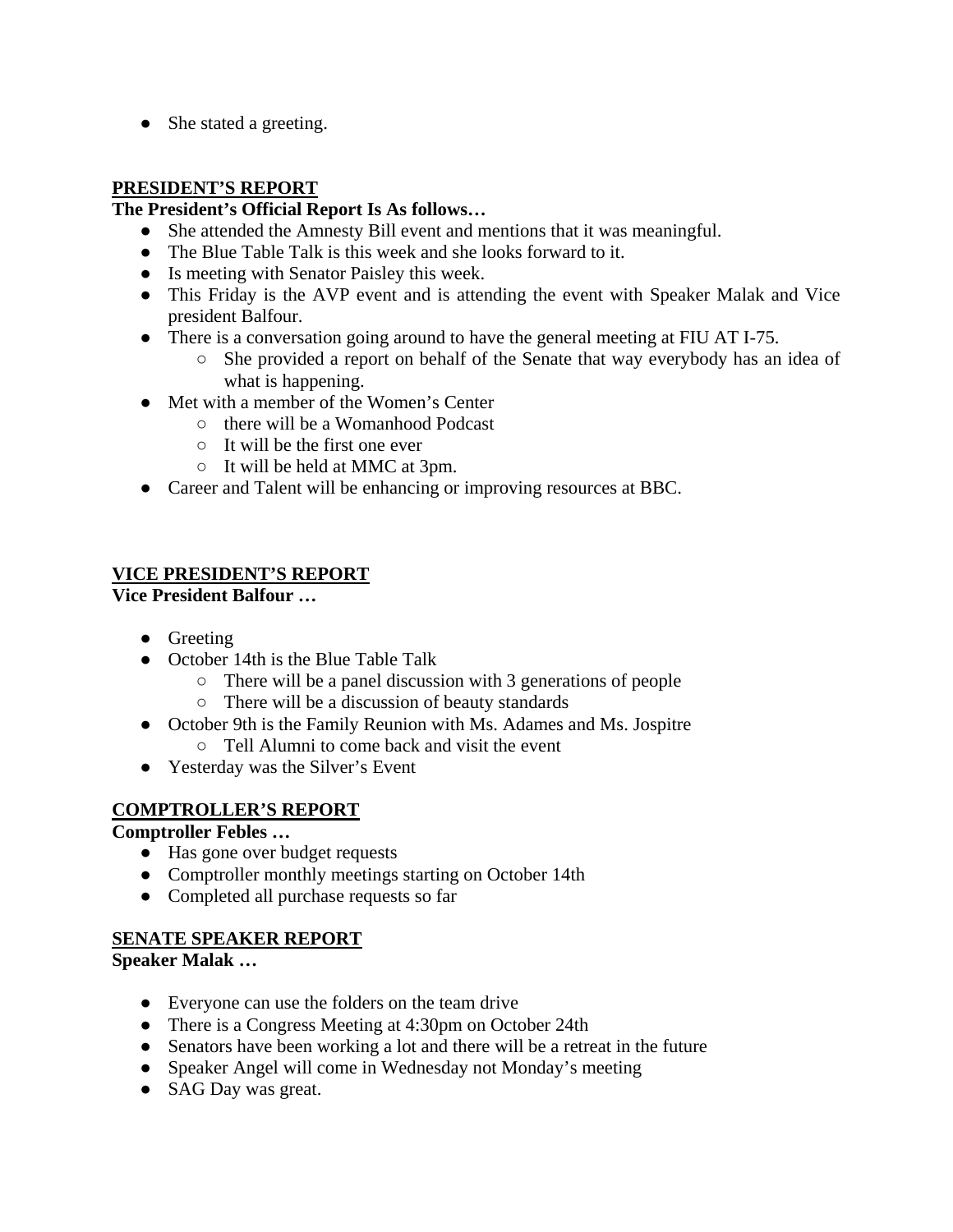- Wants to bring member of the month back.
	- o Asks for drumroll…
	- o Member of the Month winner is Senator Monaco

## **SPEAKER-PRO REPORT**

## **Speaker Pro Hernandez …**

- Greeting
- Reminder of the one on ones with committee chairs There are 2 open positions for the committee
- Reminder of the legislation deadline happening on October 7th
- Preparations of Congress meeting which include learning of Robert's Rules

## **CHIEF OF STAFF REPORT**

#### **Chief of Staff Moreno...**

- Cabinet meeting on Wednesday at 4:30pm-5:30pm
- Updated the SGA binder
- Agenda minutes have been updated
- Helped the Director of Events with ideas for October and November
- Is working on emails
- Starting to open cabinet positions

# **CHIEF JUSTICE**

## **Chief Justice Orfanu...**

- Greeting
- Attended the Summer Leadership Meeting
- Hopeful that the Dining Hall will be open
	- o Chick-fil-A will not be open
	- o Vicky's Bakery will be nere in AC1
- Construction for beach volleyball will be in Bayview
- Stairwell will be closed for 16 weeks in Bayview
- MAST Academy school will be built in Fall 2020
	- o Student will attend in Spring 2020
- Attended Silver's Mounty Ball
- Received 1 Justice Application

# **FIU AT I-75 REPORT**

President Ho Fung…

- Homecoming Events happening on Monday through Thursday
- Free T-shirts on Saturday 11am to 1:30pm.
- I-75 Senator Nemmi will host Midterm Motivation event

# **CABINET REPORTS**

Public Relations Manager Hernandez…

• Greeting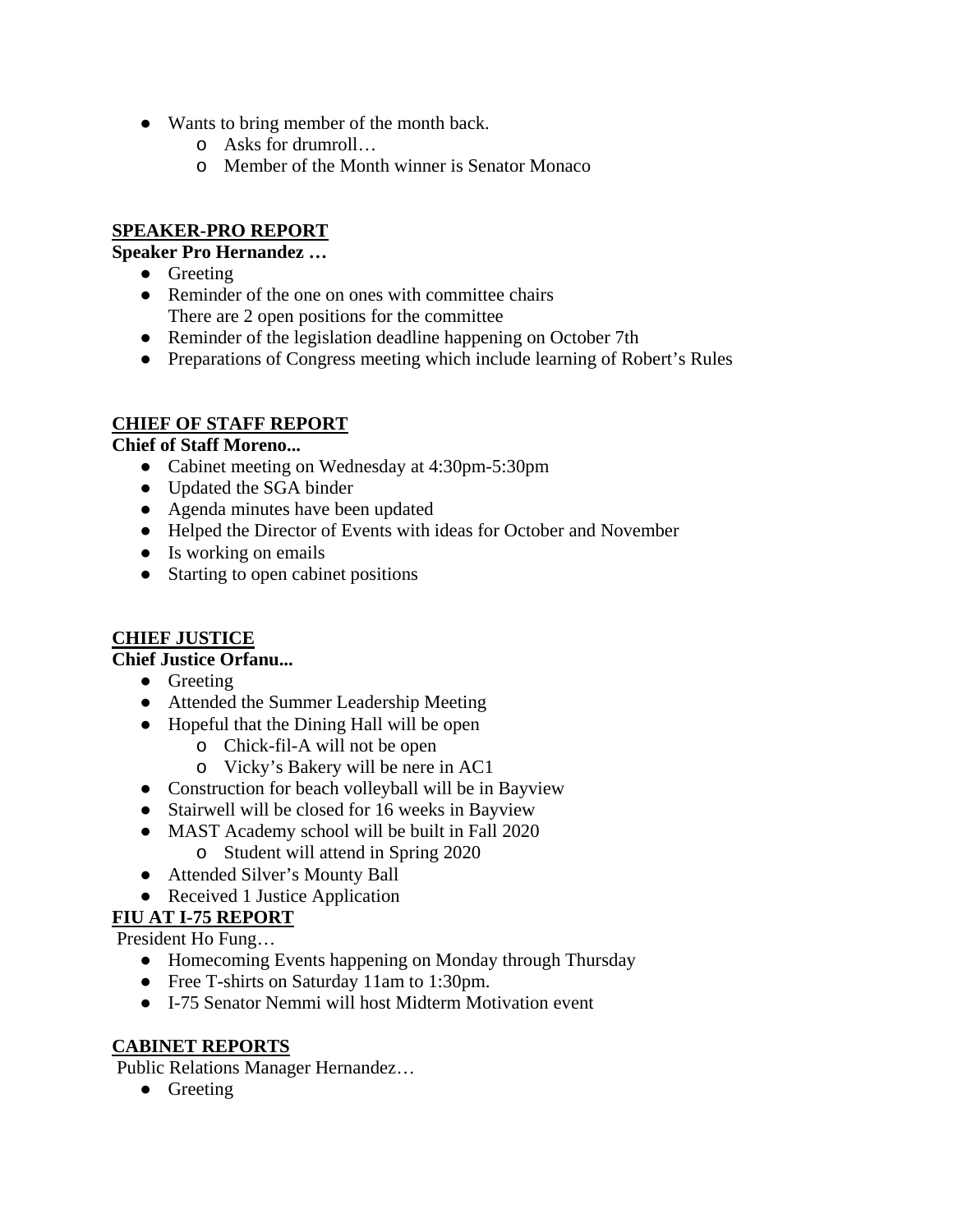- States that her goal is to increase awareness of events coming up.
- States that time management is an issue
	- Made a calendar on Google Drive
	- Asks that members please plugin events in the calendar
	- Asks that members notify her of events 2 weeks prior to event date.
- Wants to start creating skits and commercials.
- Visited the Media Hub
- Reminds everyone to give her their birthdays after the meeting.

Speaker Malak moves to present Dr. Anthony DeSantis. Senator Paisley seconds.

Dr. DeSantis presents himself.

- Talks about FIU upgrades
- Pool had 1.3 million renovation
- Talked about the MAST highschool building and Vicky's
	- Senator Nemmi questions.
	- Dr. DeSantis answers.
	- Senator Nemmi states a comment.
	- Dr. DeSantis responds.
- Talks about the Nursing Pod,
- A beach volleyball court will be added.
- talks about new initiatives
- Mentions social justice organizations
	- You can register through Panther Connect
- Kayaking is free for now
	- Director of Events Chowdhury asks a question.
	- Dr. DeSantis answers.
- Run/Walk with the AVP is free.
- Mentions that the Campus Life Life-Series
- Talks about the Career and Talent Development Shadowing Program.
- Talks about the Emerging Leader Program
	- Speaker Malak asks a question
	- Dr. DeSantis answers
- Talks about Homecoming
- Shuttle Bus Data shows an increase of 13% of attendance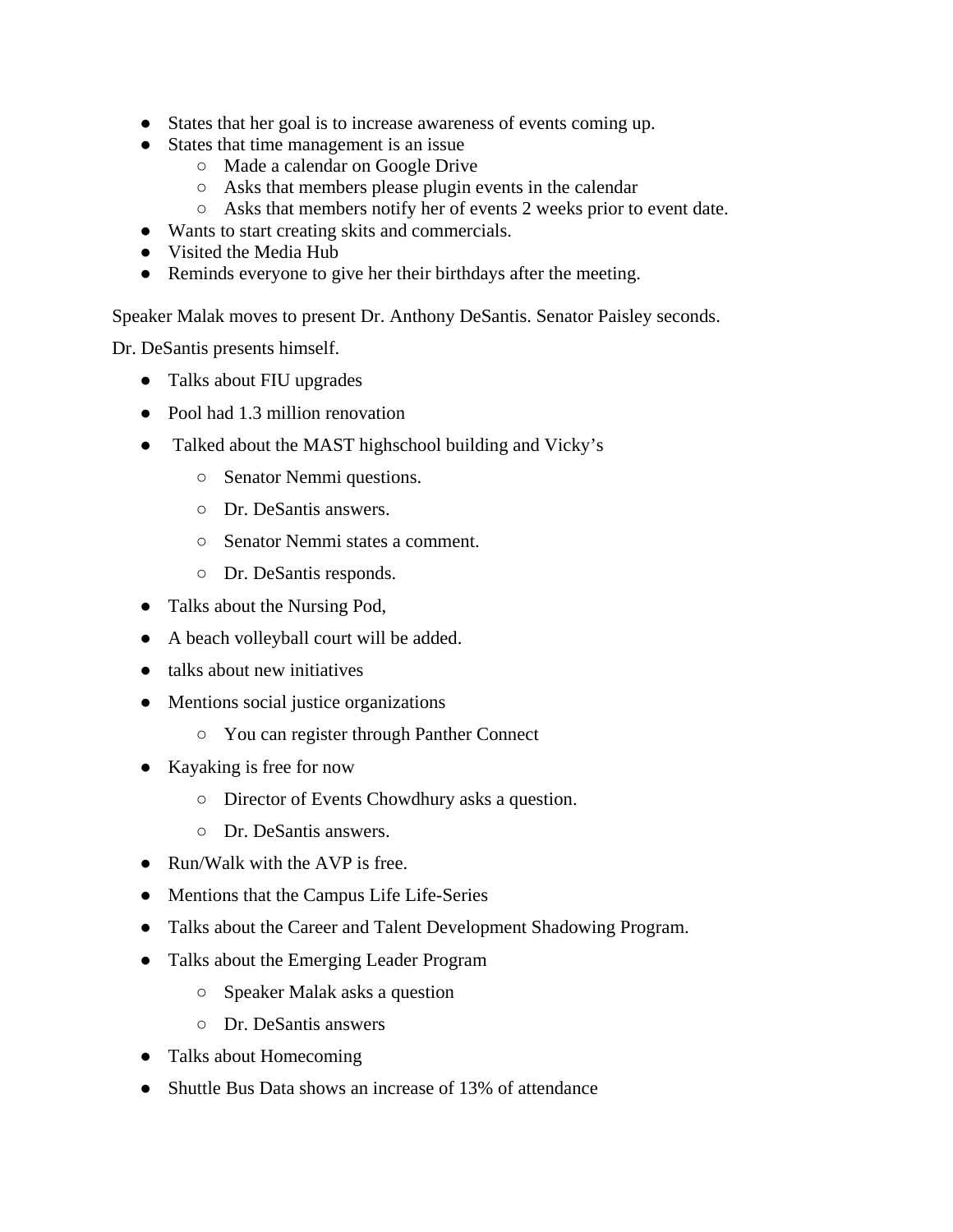- There is a Badge Program happening at the Women's Center
- There are work groups with BBC Academic & Student Affairs
- Final remarks of Dr. DeSantis
- President Ho Fung thanks him.

Director of Community Relations Perkins…

- Tabled with Victoria Reyes for voting.
	- 14 students came to the table
- States that she is joining the President's round Table
- Mentions that she is meeting with Yansy Torress
- She is also meeting with Pablo Ortiz

Director of Events Chowdhury…

- Greeting
- States that his monthly goals are the Pumpkin Patch, Trunk or Treat and Donuts with the Dean events
- He mentions that he has completed no tasks this week
- Mr. Pestana is helping him with the events
- He states that he visited the kovens Center and with Ms. Tiffany to have a dancing event
	- She will give him a quote
- States that there are 400 500 students that live in Bayview but only 90 show up to a small event.
- Asked if parking is included with tuition to Parking and Transportation and was sent to the higher ups.
- Continues to talk about events and demographics.

President Ho Fung states that she was reminded of the FIU food fund.

Senator Nemmi states a comment about the food pantry.

Director of International Cultural Affairs Lewis…

- Talks about events and is meeting with Ivana
- Mentions about the increase of residents in Bayview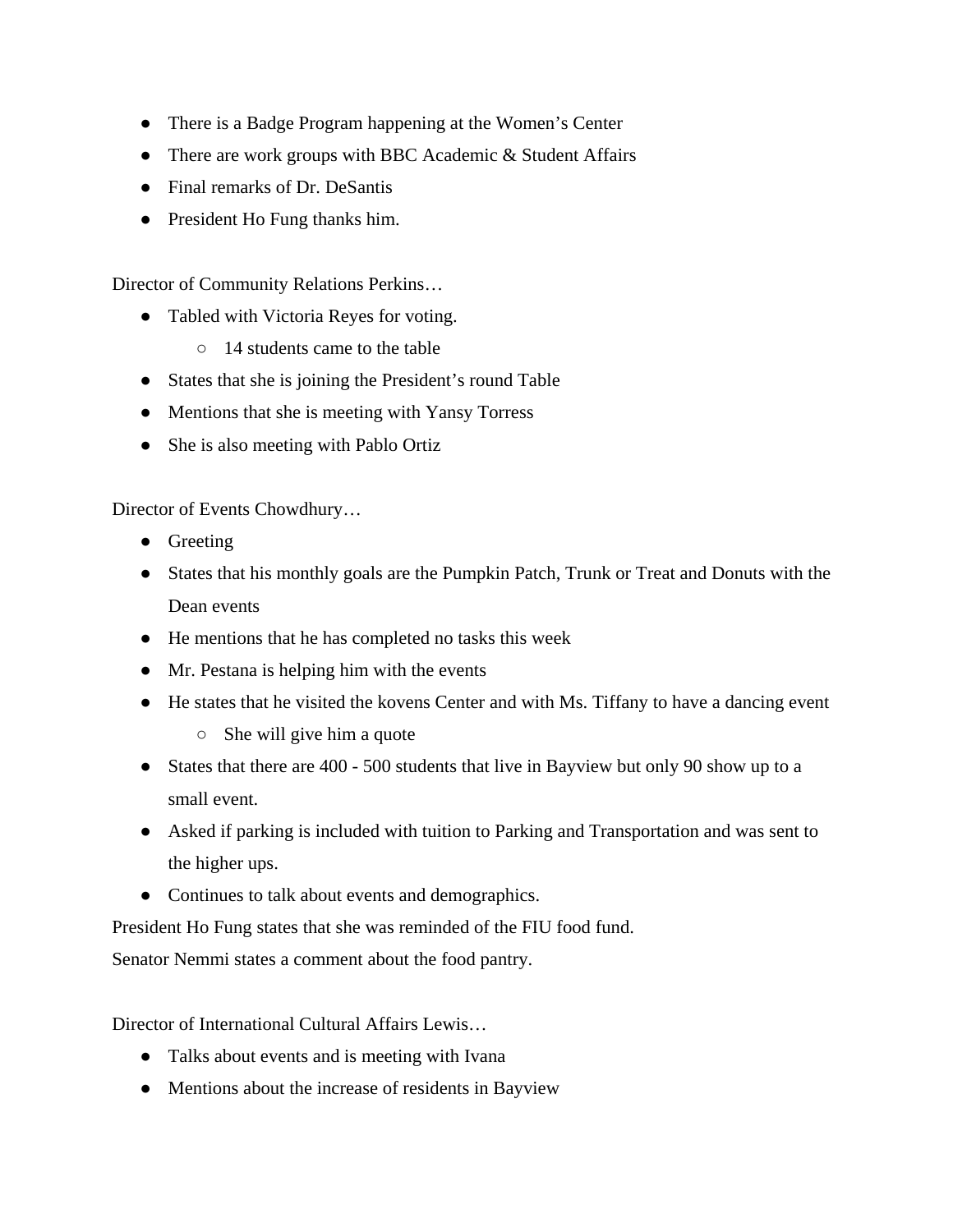## **SENATORS REPORTS**

Senator Monaco…

- Having a meeting on October 2nd at 9:30pm.
- Mentioned that he has done Student Advocacy
- One student states that they want more food.

Senator Desme…

- Introduction
- Mentions that she got the new regalia for senate members
- had one on one meeting today with Vice President Balfour
- Talked with Public Relations Manager Hernandez about the Miami Herald
- Working on resolution to prevent MAST students from accumulation prizes and items that are meant FIU students
	- Mentions experience where a student complained that they couldn't get food at an event due to MAST students acquiring it first
- Had a meeting with Speaker Malak

Senator Gordon…

- Hello
- Talks about Donuts with the Dean event and is speaking with Ms. Adames and Ms.
- Jospitre on the subject matter
- Spoke about a big event to Commemorate the Queen.
	- Has gotten the idea from former President Noël.
	- will speak with the Women's Center concerning this matter
- Mentions the recycle Event

Senator Paisley…

- Has been working hard to have the Level Up Leadership event
- There will be an Information session in November.
	- The first meeting for it will be next week in the conference room.
- There was a lot of issues last week concerning hours.
	- No punishments will take place
	- She states that if anyone has trouble with hours, please ask her for help.
- Reminds everyone that every member has to do tabling twice a semester.
- States that she has been having IT issues with her email.

Senator Barrett introduces herself.

Senator Nemmi…

- Mentions the GSA LGBT group event in December
	- First meeting happens soon
- Mentions that Midterm Motivation is giving away school supplies to encourage studying
- Talks about Stress Relief Week collaboration with FIU at I-75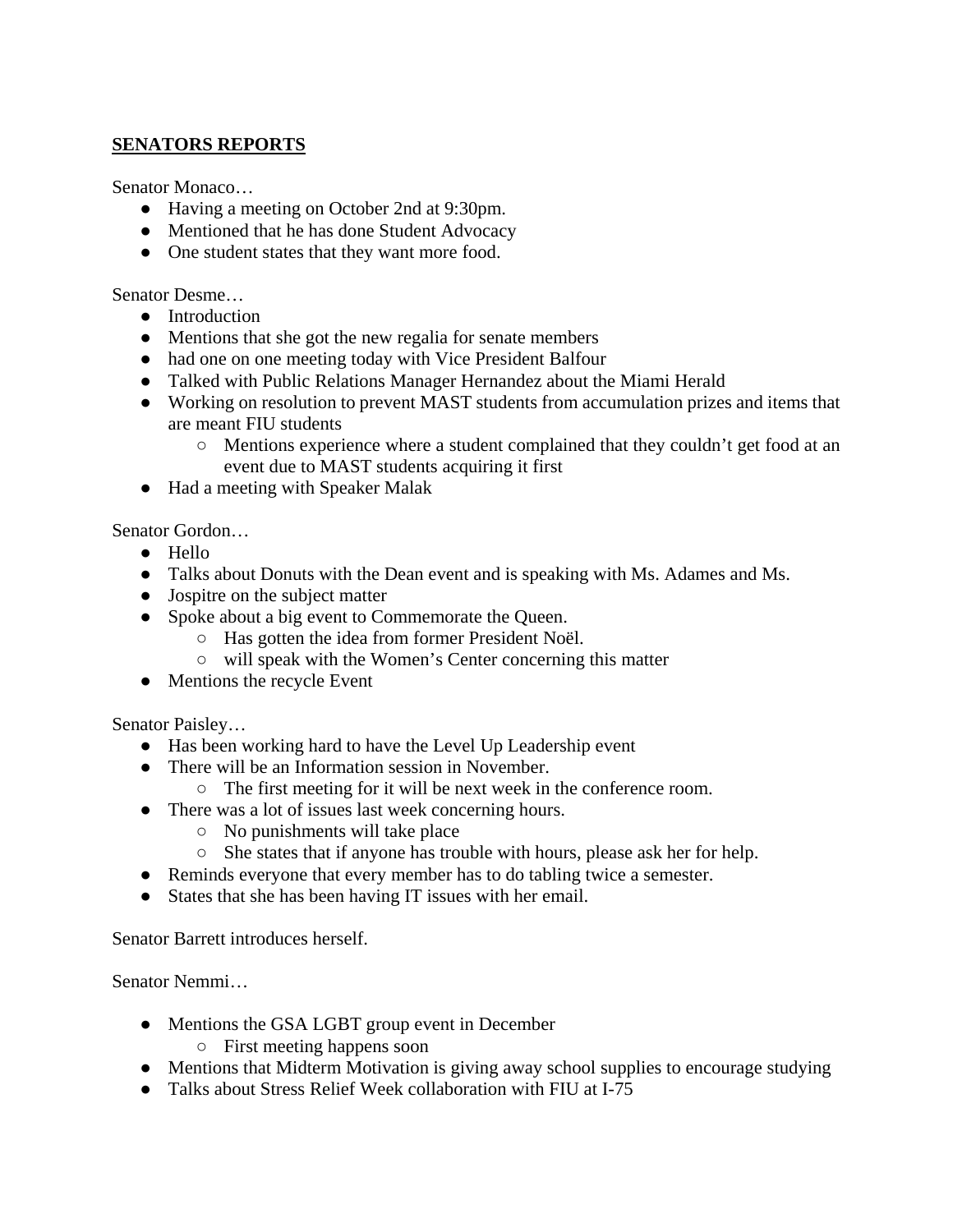- Providing massages and doing Painting with a Twist there.
- Mentions the Soccer game on November 8th
	- $\circ$  Is going to be working with Ms. Josptre in this event
- Mentions that tabling for students at I-75 happens today at BBC.
- The Town Hall meeting is happening at BBC.
- The next Student Advocacy meeting is happening at 3:20pm
- Talks about The Food Pantry
- Mentions a Resolution based on donations resolving Parking Tickets.

## **ADVISOR'S REPORT**

#### **Ms. Adames…**

- Reminds everyone of available messenger bags
- There is a Dr. Martin Luther King scholarship.
	- First place prize is \$2,500 and a food plan stipend
	- Second place prize is \$1,500
	- $\circ$  Third place prize is \$1,000
	- You have to write a 500 word essay
	- The deadline is October 8th
	- The winners will be announced at a breakfast
		- Yusef Salaam is the speaker at the breakfast
	- Please apply
- $\bullet$  Homecoming is 2 weeks
- Announces that there is two new assistants
- At 9:30 AM this Saturday the six time champion women's swim team will be having an event.
	- President Rosenberg will be there.
- Director of Community Relations Perkins asked a question

*Point of Personal Privilege - Senator Nemmi - 4:31 PM Point of Personal Privilege - Public Relationship Manager Hernandez - 4:31 PM*

● Vice President Balfour states that Yusef Salaam is the person that was exonerated for the Central Park case. She asks that members attend the breakfast because he is a prominent black figure.

# **APPROVAL OF THE MINUTES**

The council reviewed the minutes of August 28th, 2019.

Senator Paisley moved to approve the minutes of August 28th, 2019 at 4:56pm. Senator Gordon seconded the motion.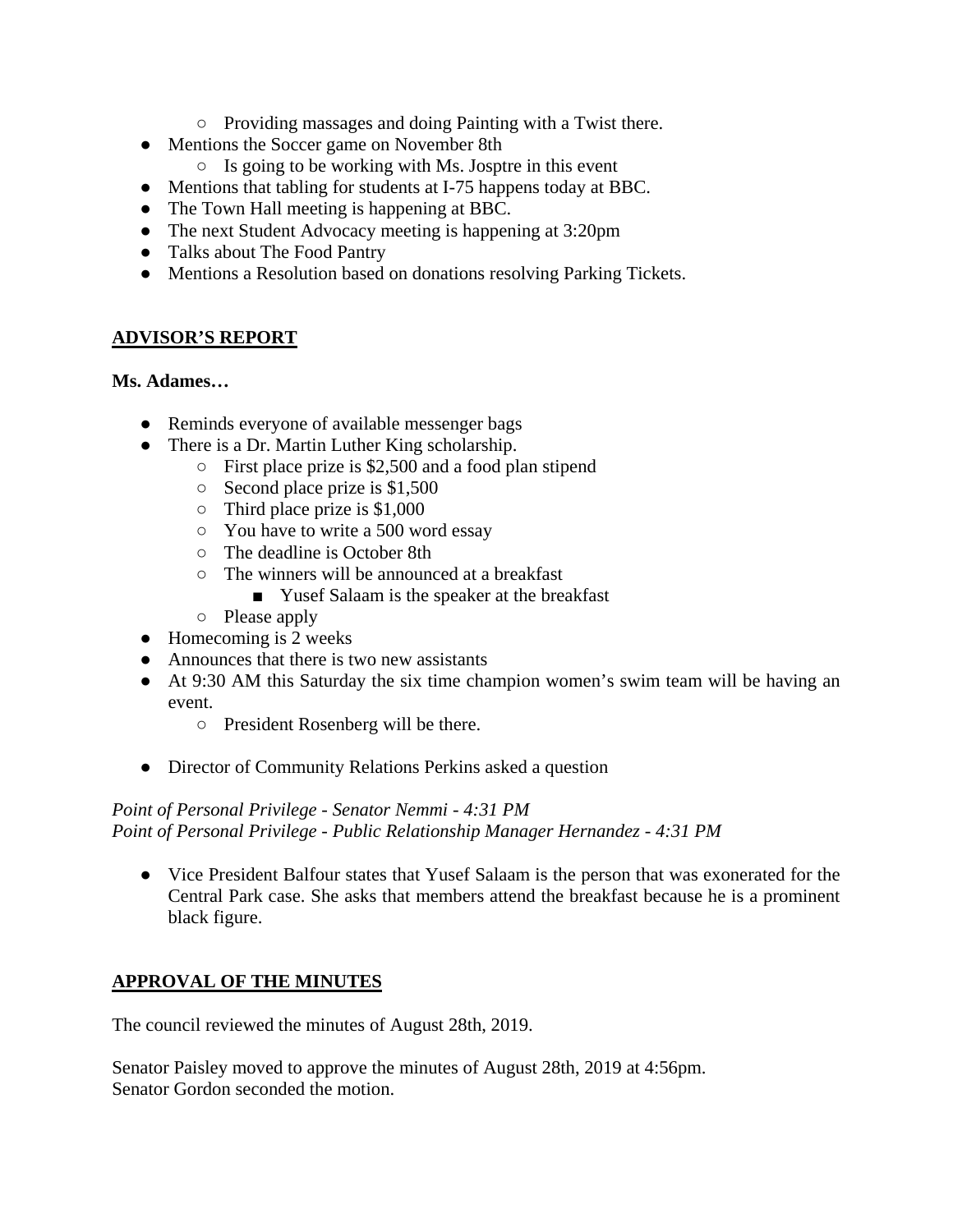The motion passed unanimously.

#### **NEW BUSINESS**

#### **A. Second Reading of Resolution 2019.0011**

President Ho Fung relinquishes power to Vice President Balfour. President Ho Fung reads resolution.

Questions and answering happens and comments are made.

Speaker Paisley moves to include an "and" before Vice Provost. Senator Gordon seconds.

President Ho Fung states the changes she made.

Speaker Malak opens discussion to talk to each other concerning the resolution.

Speaker Pro Hernandez asks a question. Vice President Balfour states a comment. President Ho Fung provides further explanation.

Senator Nemmi states that this can be a very important bill. But she doesn't know if there is a lot of statistics on it or that it's just too much.

Vice President Balfour states that it's our opinion. What she is missing is the support of the students.

She mentions that she wants to see action behind the solution.

Speaker Pro Hernandez moves to extend discussion by 5 minutes. Speaker Malak seconds.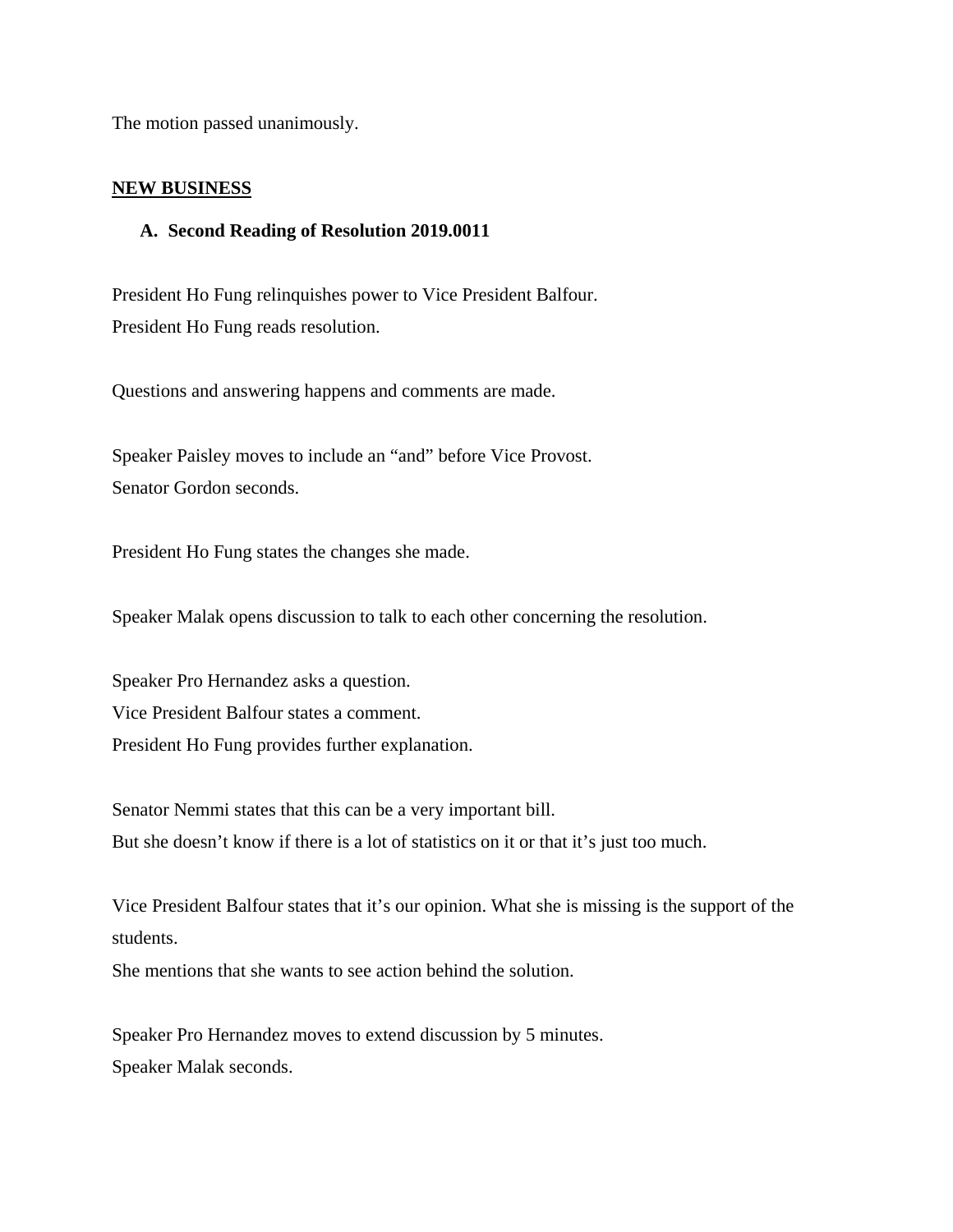President Ho Fung continues to talk about the resolution.

Speaker Malak asks Senator Nemmi a question regarding her statement. Senator Nemmi answers and provides further explanation.

President Ho Fung asks a question. Vice President Balfour answers.

President Ho Fung continues to explain herself.

Ms. Adames suggests a solution.

Speaker Malak asks if President Ho Fung is willing to do a survey and reforms her question to ask what is her plan of action? President Ho Fung answers. Speaker Malak agrees.

Vice President Balfour checks the time.

Speaker Pro Hernandez agrees with Speaker Malak & Ms. Adames and asks President Ho Fung a question.

Speaker Pro Hernadez moves to extend questioning for 5 minutes.

President Ho Fung asks a question.

Speaker Pro Hernandez asks for a more clarified question.

President Ho Fung answers.

Speaker Pro Hernandez states a comment and a suggestion.

President Ho Fung states a comment. Director of Events Chowdhury asks a question. President Ho Fung and everyone starts to answer.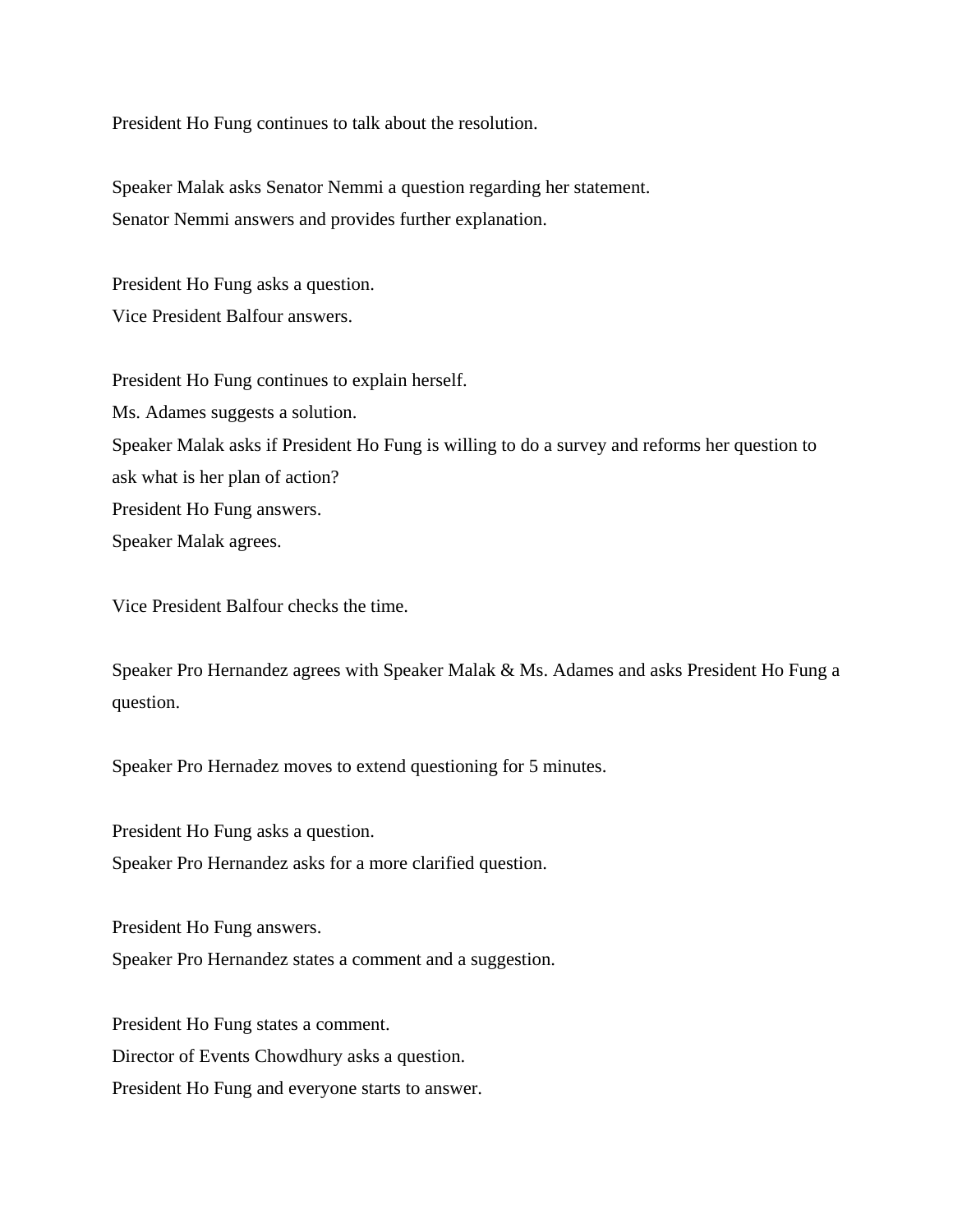Speaker Paisley moves to approve. Senator Gordon seconds.

ROLL CALL Speaker Malak - Yea Speaker Pro Hernandez- Yea Senator Gordon - Yea Senator Monaco - Yea Senator Paisley - Yea Senator Nemmi - Yea Senator Morisset - Abs. Senator Doughty - Abs. Senator Desme - Yea Senator Barnett - Yea

With a vote of 8/0/2, Resolution 2019.0011 was approved.

Vice President Balfour congratulated President Ho Fung.

#### **B. General Meeting in FIU at I-75 Center**

#### **President Ho Fung…**

- There will be a General meeting held on October 30th at FIU at I-75.
- States that she would appreciate to see the senator's there.
- Mentions that it's important to members to meet with students.
	- States that its necessary for members and FIU at I-75.
- For transportation, a mini shuttle will be rented to get to FIU at I-75.
	- Asks if that works for everyone.

Director of Events Chowdhury asks a question.

Vice President Balfour answers.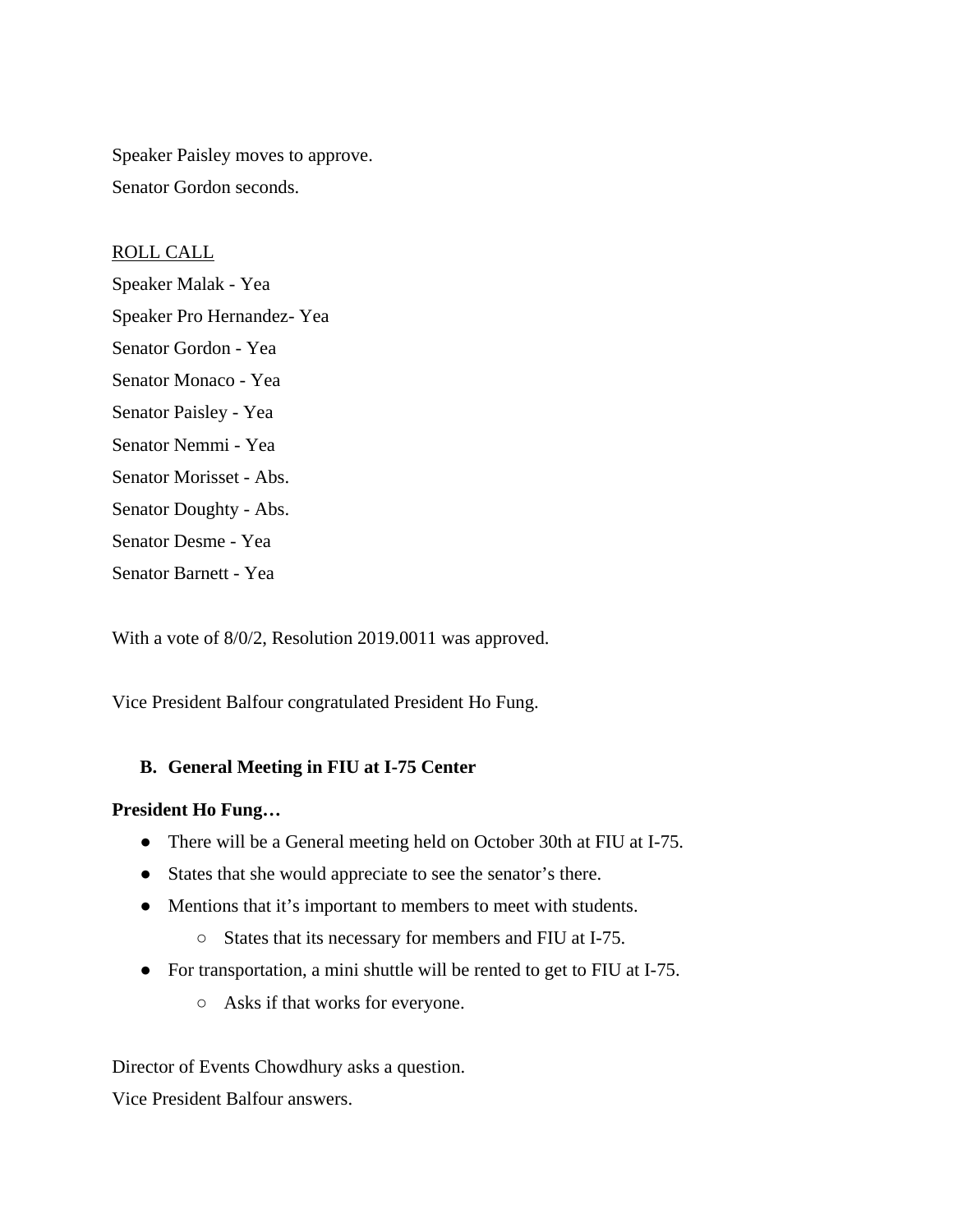Director of Events Chowdhury asks another question. Director of Community Relations Perkins answers.

President Ho Fung asks members to talk to her 2 weeks prior. She goes on to ask if this is a good idea. Everyone answers with yes

Senator Paisley asks a question. President Ho Fung answers.

Speaker Malak comments. Senator Paisley states a comment. Senator Nemmi states a comment.

#### **DISCUSSION**

#### **A. Student Concerns**

President Ho Fung emailed the Vice Provost and the Department of Parking and Transportation. She states what happened and how the student wanted to remain anonymous.

#### **ANNOUNCEMENTS**

Mentor Monday will take place September 30 at WUC FROM 12PM - 1:30PM.

There will be a football game and a shuttle will be provided.

Homecoming and the Blue Table Talk were mentioned.

#### **ADJOURNMENT**

Senator Monaco moved to adjourn the meeting at 5:29 PM. Senator Gordon seconded the motion.

The motion passed unanimously.